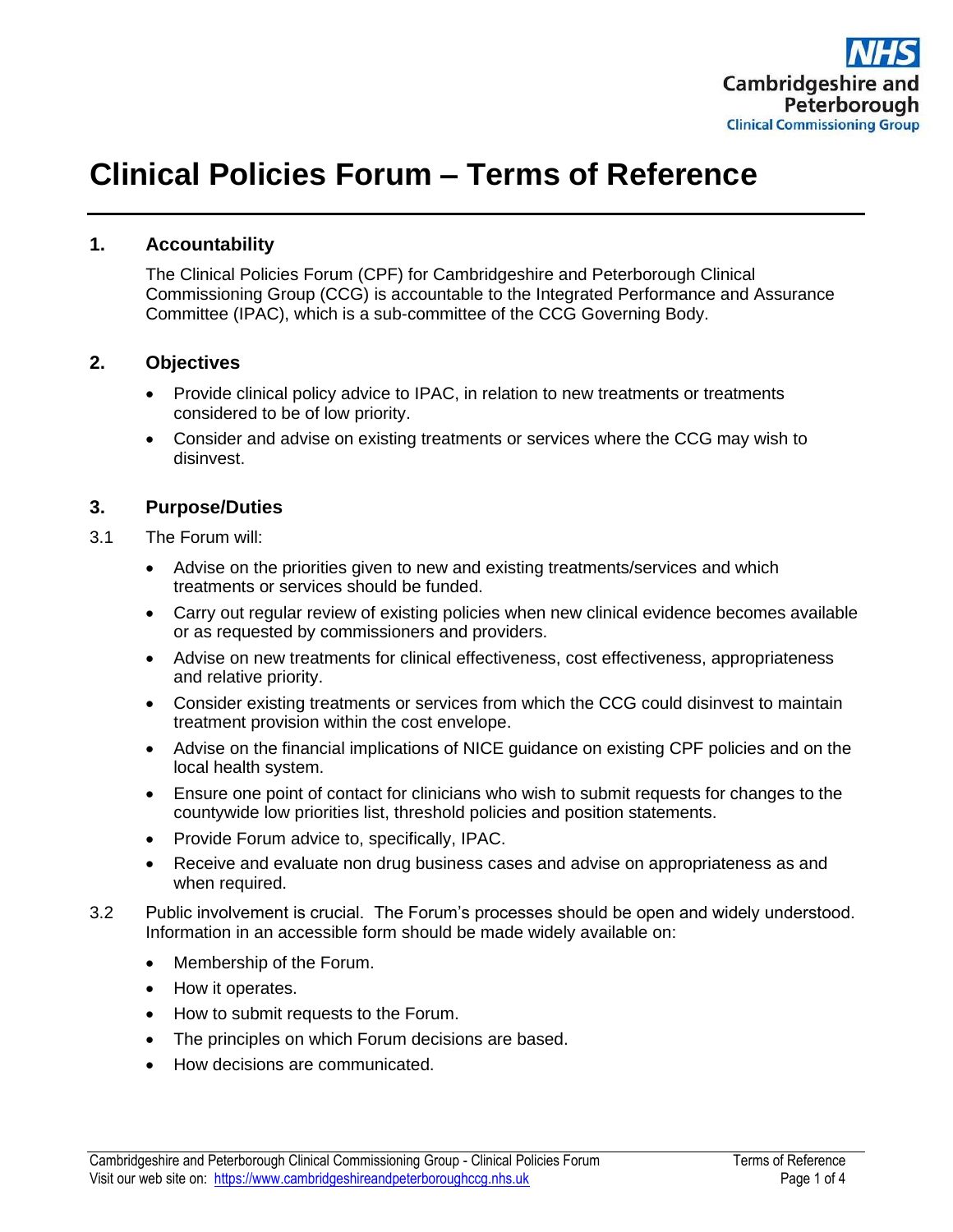The above information can be accessed on the Cambridgeshire and Peterborough Clinical Commissioning Group's web site: [http://extranet.cambridgeshireandpeterboroughccg.nhs.uk/health](http://extranet.cambridgeshireandpeterboroughccg.nhs.uk/health-professionals-homepage/clinical-policies-and-thresholds/)[professionals-homepage/clinical-policies-and-thresholds/](http://extranet.cambridgeshireandpeterboroughccg.nhs.uk/health-professionals-homepage/clinical-policies-and-thresholds/) or by request to the Clinical Policies Forum Secretary: email [CAPCCG.clinpolicies@nhs.net](mailto:CAPCCG.clinpolicies@nhs.net).

## **4. Method of Working**

- 4.1 This is a multidisciplinary body that will meet on a regular basis (bimonthly 6 meetings per year), to consider healthcare/clinical policy issues. The CPF is not a decision-making body but makes recommendations on clinical policy to IPAC. The process of priority setting should adopt the following characteristics:
	- Open.
	- Systematic and explicit methodology.
	- Transparency.
	- Consistency.
	- Evidence based approach.
	- Wider consultation.
	- Ensure NHS resources are used fairly for patients who will benefit the most and within the limits of the resources available to the CCG.
- 4.2 The Forum will work with CCG contracting and commissioning teams to determine clinical priorities, treatment effectiveness, cost effectiveness and affordability at a strategic level and to review current policies and priorities in-year to ensure effective use of funding within the cost envelope.

## **4.3 Escalation Process – Identification of Risks Relating to NICE Guidance**

Members of the Forum who identify a risk to the CCG or a provider, relating to Technology Appraisals or other NICE Guidance will report these to the Secretary of the Forum. Should the Forum decide that this is a risk to quality or financial governance that requires escalation the Secretary of the Forum will inform the Head of Quality Assurance or Director of Finance, who will report this risk through the Clinical, Contracting and Quality Review (CCQR) process. Should the risk require escalation through the contracting process, the Secretary of the Forum will inform the relevant contract leads for escalation through the contracting process.

## **4.4 Voting Arrangements**

- 4.4.1 Members should normally aim to arrive at decisions by a consensus. Where consensus cannot be reached, a simple majority of the present voting members (excluding the Chair) is required. Abstentions are not considered when determining the majority. The Chair will cast their vote only when the majority is not achieved by the other voting members and when their vote can be deciding.
- 4.4.2 Co-opted members and those in attendance at the meeting to present on an item or to observe do not have voting rights.
- 4.4 3 Approved notes of CPF meetings will be provided to IPAC.
- 4.4.4 A regular written report on the work of the Forum and its recommendations will be provided to IPAC and onward reporting to CCG Governing Body.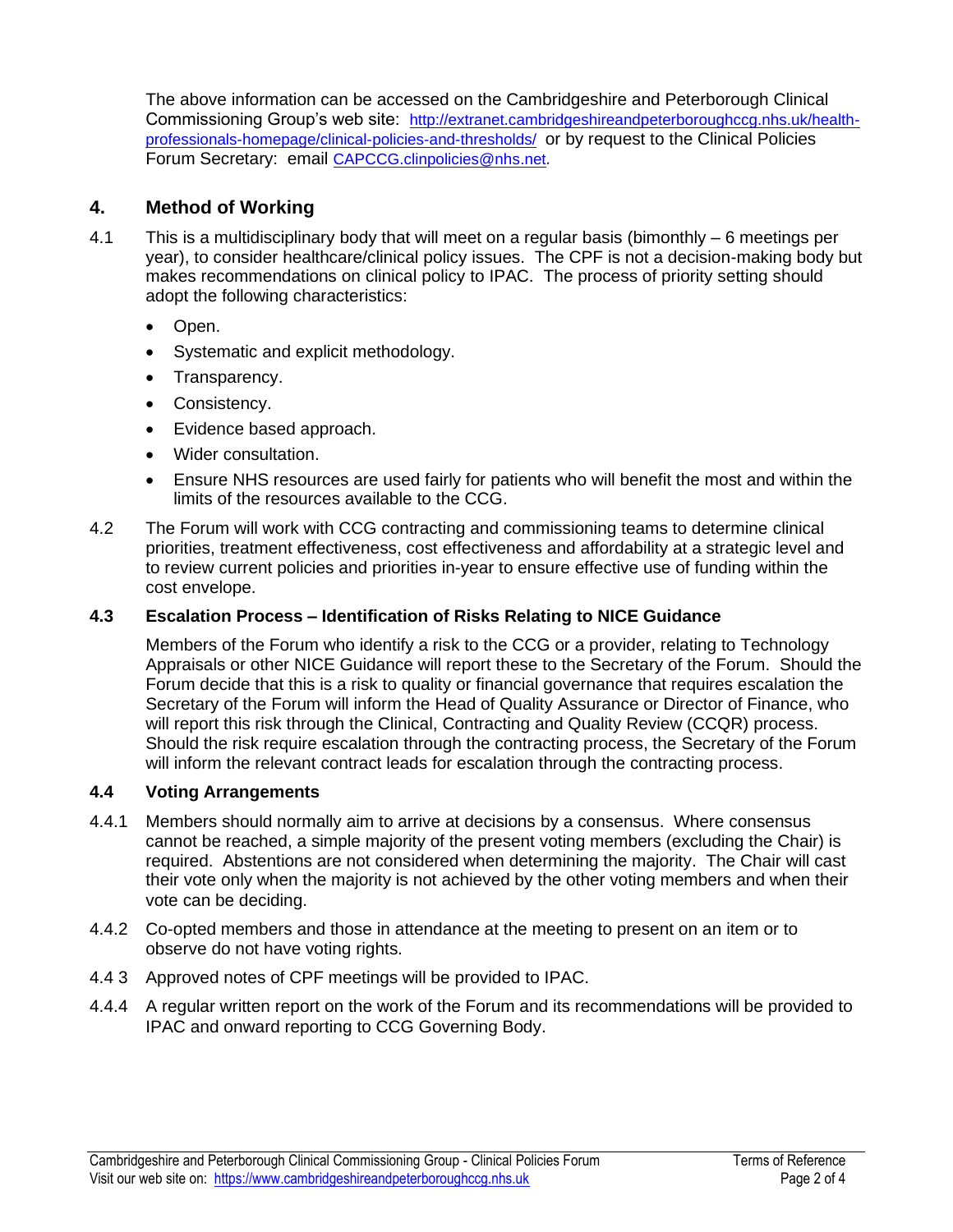# **5. Membership**

- 5.1 The membership of the Forum should be representative of primary, secondary and mental health care. It needs to include public representatives and ensure geographical spread. The suggested membership is as follows:
	- 3 GP members.
	- 3 Hospital Consultant/Specialist members.
	- 1 Mental Health Care member (attends when issues of direct relevance are under discussion).
	- Up to 3 allied health professional members.
	- 3 Patient Forum representatives (lay members)
	- 2 General Lay Members.
	- 1 CCG Commissioning member
	- 1 CCG Clinical representative.
	- 1 Public Health member.
	- 1 Ethicist member.
	- 1 Healthwatch Cambridgeshire and Peterborough.
- 5.2 The Chair and members of the Forum will be appointed by invitation or by application for a period of up to three years and can apply for reappointment.
- 5.3 Members of the Forum will observe the highest standards of impartiality, integrity and equity in relation to the advice they provide.
- 5.4 Abide by the principles of collective responsibility and stand by the recommendations of the Forum.
- 5.5 The Forum can co-opt members as and when it sees fit in order to inform its work.
- 5.6 Members must attend a minimum of 4 meetings per year (66%). If a constituent member is unable to attend a meeting, members are urged to delegate a representative to attend on their behalf – deputies must have a similar expertise and be of a similar level of seniority as the member they substitute. Where time permits, delegate attendance should be notified to the Forum Secretary in advance of the meeting.
- 5.7 Patient Forum Members and Lay Members will receive reimbursement of travel expenses for their attendance at meetings in accordance with the CCG's policy for reimbursement of expenses to patient representatives.

# **6. Role of the Chair and Vice Chair**

- 6.1 The Chair and Vice Chair are Forum members elected by a majority vote of the Forum to stand for 3 years (as per 5.2 above) and can submit themselves for re-election immediately after the end of their term of office. The Chair and Vice Chair should be a balance of clinical and lay membership.
- 6.2 The Chair is responsible for ensuring that the notes of meetings, produced by the Secretary of the Forum are an accurate record of decisions taken and, where appropriate, the views of the Forum members have been recorded accurately.
- 6.3 The Deputy Chair will be responsible for chairing Forum meetings and providing leadership if the Chair is unavoidably absent or is not able to chair the meeting due to conflict of interest for specific items on the agenda.